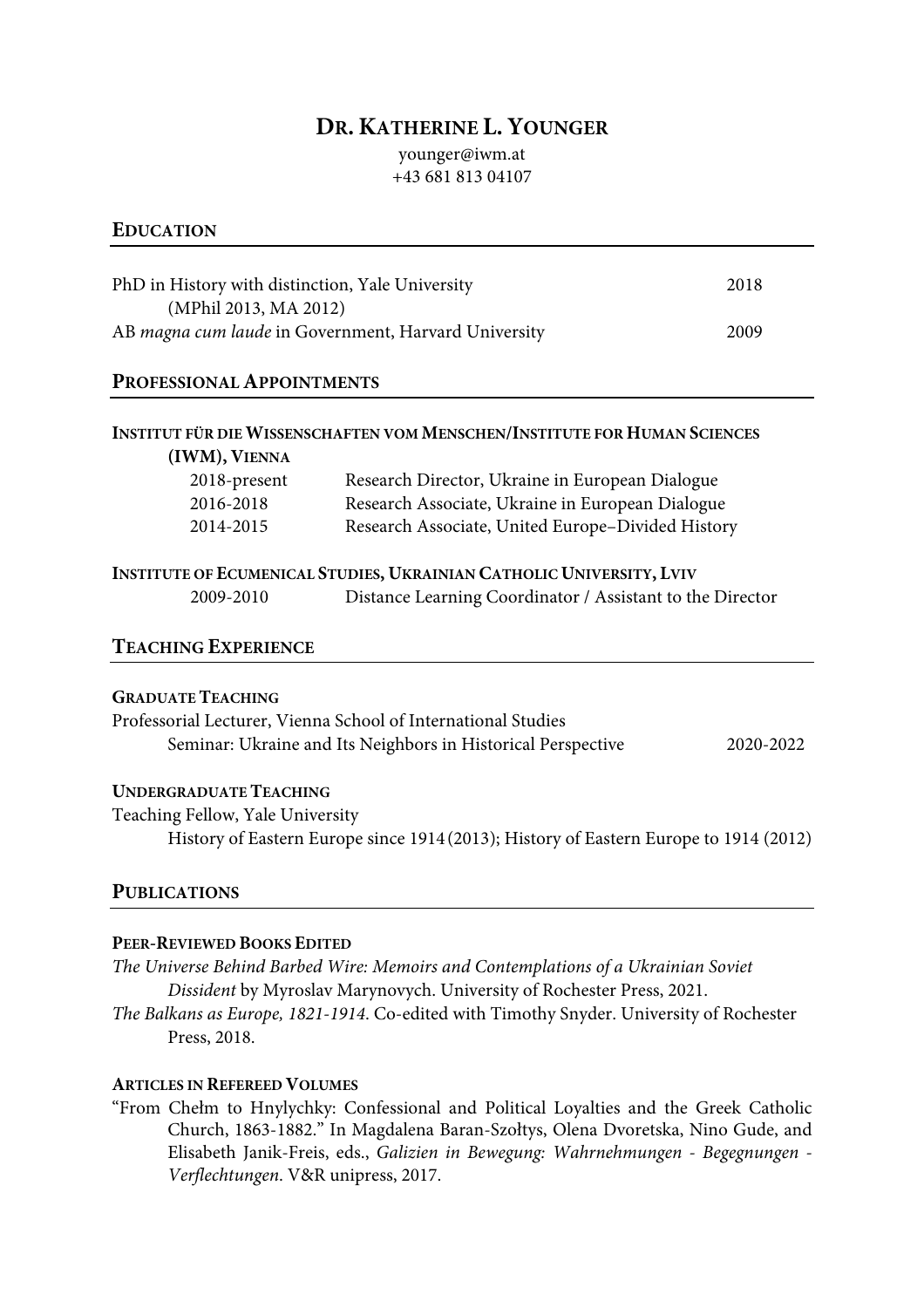#### **BOOK REVIEWS**

Review of Heiner Grunert, *Glauben im Hinterland: Die Serbisch-Orthodoxen in der habsburgischen Herzegowina 1878-1918* (in *Werkstatt Geschichte* 75, 2018).

## **NON-PEER REVIEWED PUBLICATIONS**

"The Changing Dilemmas of Ukrainian Orthodoxy." *Eurozine*, October 2019.

"A church caught between?" *Eurozine*, February 2016. (Ukrainian translation published in *Ukraina Moderna*, March 2016.)

#### **TRANSLATIONS**

Translations from German, Polish, Russian, and Ukrainian published in Eurozine, *IWMPost, Krytyka*, and academic edited volumes.

#### **IN PROGRESS**

*Contested Confession: The Greek Catholic/Uniate Church in 19th Century European Politics*, book manuscript, in preparation

#### **PRESENTATIONS**

#### **INVITED TALKS**

- 2020 Religion and Power between Empires and Publics: The Case of the Greek Catholic/Uniate Church. Fellows' Colloquium, Institut für die Wissenschaften vom Menschen (Vienna)
- 2019 Negotiating Ukrainian Greek Catholicism in 19th Century Europe. Lecture, Ukrainian Catholic University
- 2019 Religious Autonomy as National Sovereignty: The Prehistory of Ukrainian Autocephaly. Lecture, Vienna School of International Studies
- 2015 Constructing Slavic Europe: Varieties of Pan-Slavism and the Idea of Europe. Lecture, School of Kyiv – Kyiv Biennial
- 2014 Decentering Russia: The Catholic Pan-Slavic Idea and the Greek Catholic Church. Seminar, Doktoratskolleg Galizien, University of Vienna
- 2014 19<sup>th</sup>-Century European Encounters with Greek Catholicism. Seminar, Institut für die Wissenschaften vom Menschen (Vienna)

#### **CONFERENCE PAPERS PRESENTED (SELECTED)**

- 2016 Reframing Catholic Slavdom: The Role of Cyril & Methodius in 19th Century Vatican Politics. Association for Slavic, East European and Eurasian Studies - International Association for the Humanities (ASEEES-MAG) Summer Convention
- 2015 From Chełm to Hnylychky: Confessional and Political Loyalties and the Greek Catholic Church. International Conference "Galizien in Bewegung/Galicia in Motion," University of Vienna/Wien Museum